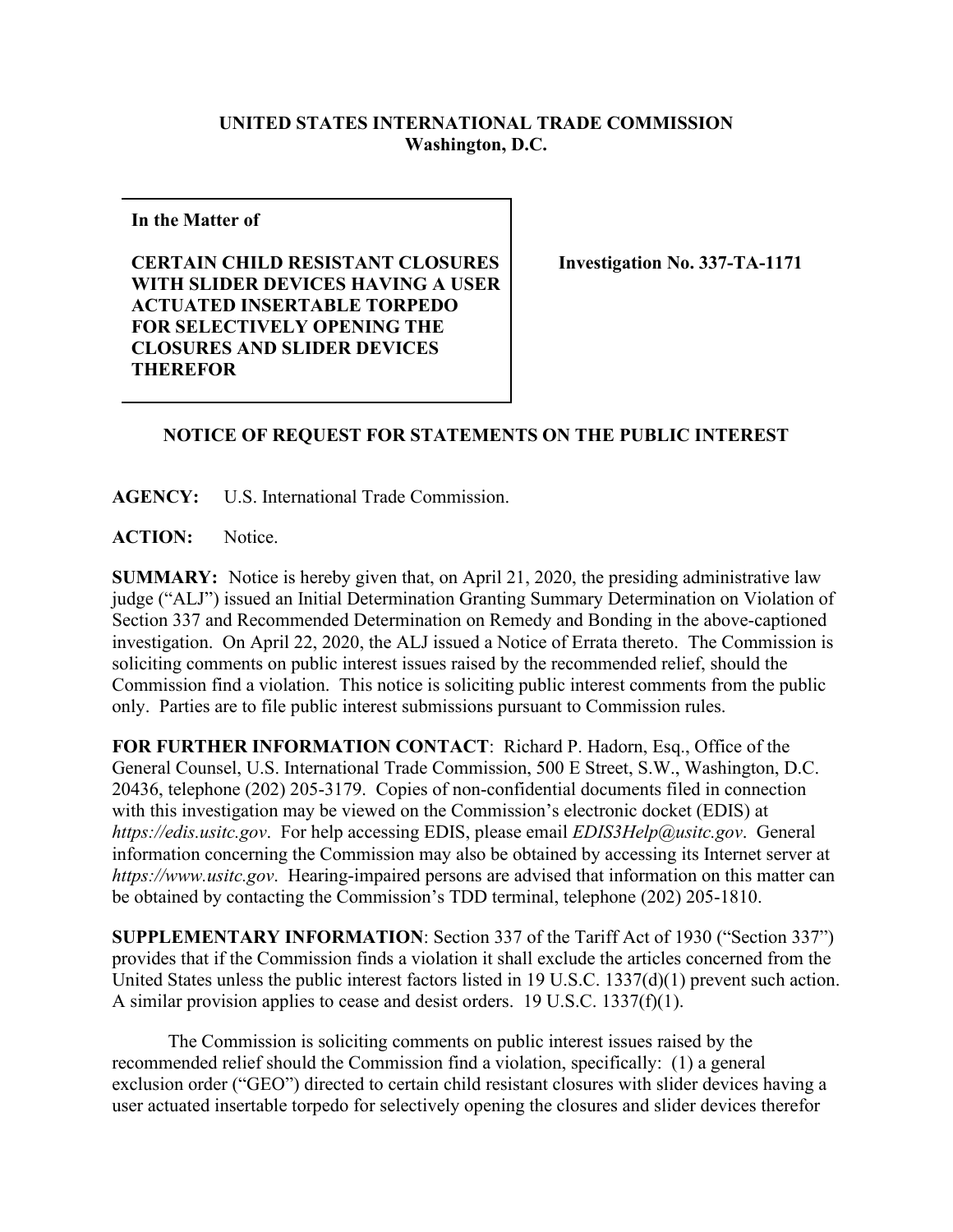imported, sold for importation, and/or sold after importation that infringe one or more of claims 1, 3, 5, and 8-10 of U.S. Patent No. 9,505,531; claims 1, 4, 6–8, 11, 12, 15, and 19 of U.S. Patent No. 9,554,628; and claims l, 3, 5, and 8 of U.S. Patent No. 10,273,058; and (2) if the Commission declines to issue a GEO, then a limited exclusion order ("LEO") directed to certain child resistant closures with slider devices having a user actuated insertable torpedo for selectively opening the closures and slider devices therefor imported, sold for importation, and/or sold after importation by defaulting respondents Dalian Takebishi Packing Industry Co., Ltd. of Dalian, China and Dalian Altma Industry Co., Ltd. of Dalian, Liaoning, China that infringe one or more of the above claims.

The Commission is interested in further development of the record on the public interest in this investigation. Accordingly, parties are to file public interest submissions pursuant to 19 CFR 210.50(a)(4). In addition, members of the public are hereby invited to file submissions of no more than five (5) pages, inclusive of attachments, concerning the public interest in light of the ALJ's Recommended Determination on Remedy and Bonding issued in this investigation on April 21, 2020. Comments should address whether issuance of the remedial orders in this investigation, should the Commission find a violation, would affect the public health and welfare in the United States, competitive conditions in the United States economy, the production of like or directly competitive articles in the United States, or United States consumers.

In particular, the Commission is interested in comments that:

- (i) Explain how the articles potentially subject to the recommended GEO and LEOs are used in the United States;
- (ii) Identify any public health, safety, or welfare concerns in the United States relating to the recommended GEO and LEOs;
- (iii) Identify like or directly competitive articles that complainant, its licensees, and/or third parties make in the United States which could replace the subject articles if they were to be excluded;
- (iv) Indicate whether complainant, its licensees, and/or third-party suppliers have the capacity to replace the volume of articles potentially subject to the recommended GEO and LEOs within a commercially reasonable time; and
- (v) Explain how the recommended GEO and LEOs would impact consumers in the United States.

Written submissions from the public must be filed no later than by close of business on May 21, 2020.

Persons filing written submissions must file the original document electronically on or before the deadlines stated above. The Commission's paper filing requirements in 19 CFR 210.4(f) are currently waived. 85 *Fed. Reg.* 15798 (Mar. 19, 2020). Submissions should refer to the investigation number ("Inv. No. 337-TA-1171") in a prominent place on the cover page and/or the first page. (*See Handbook for Electronic Filing Procedures, https://www.usitc.gov/ documents/handbook\_on\_filing\_procedures .pdf*.). Persons with questions regarding filing